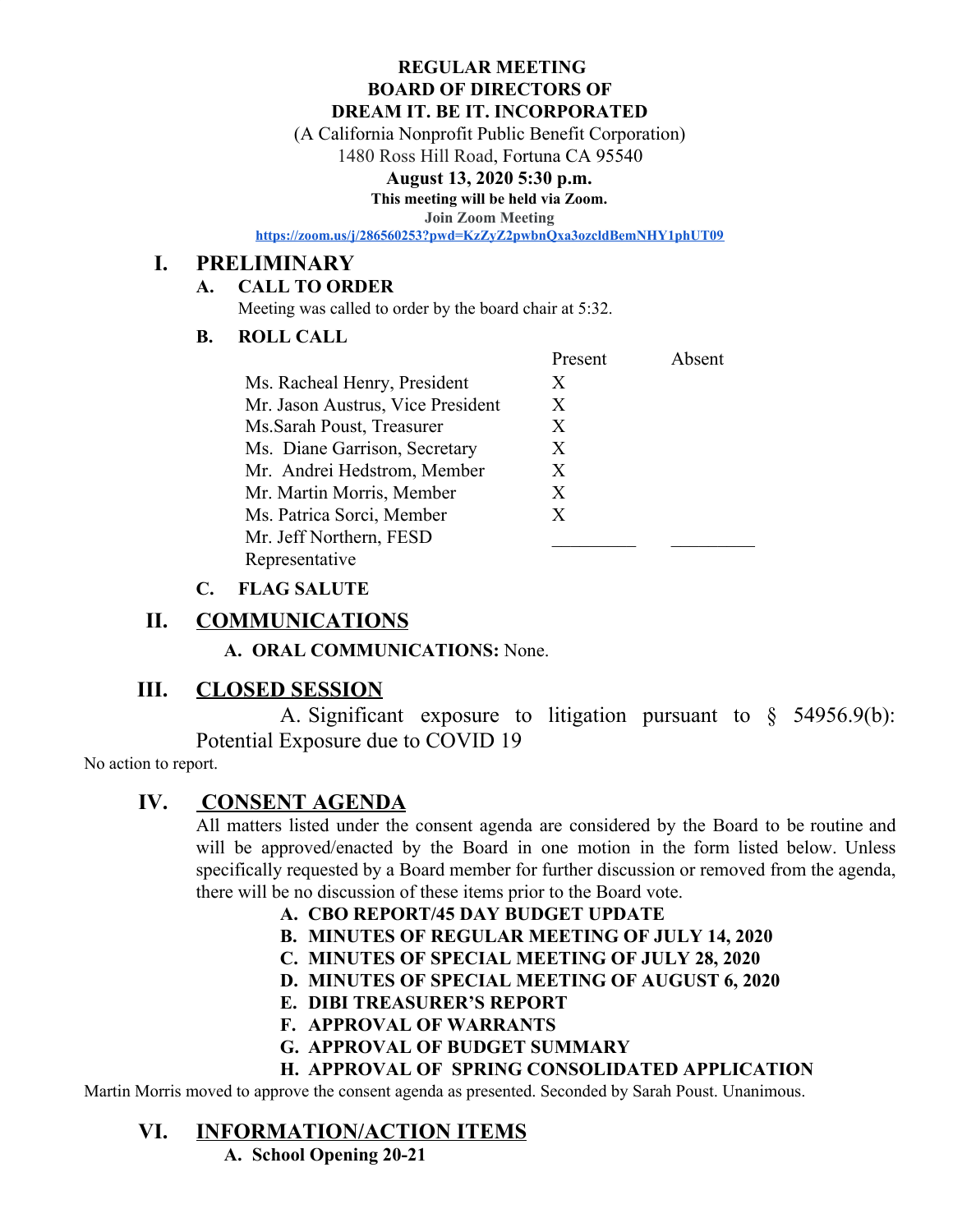### **Teacher Update -**

STEAM is going well with the small group but cleaning has been a struggle. Seeing a lot of joy in the kids faces being there.

Recess - Kids are playing in their class cohorts and each cohort has a section that is cleaned after each use. Easy adjustment

Drop Off/Pick up - Going really well.

Resource program - Going well, she is able to accommodate the schedule as is.

Challenges - Shields are fogging up a lot and it's difficult to hear through the mask and the shield while having to stay 3-6 feet away.

Handwashing is difficult.

Struggling to keep students in the same spot all day.

Primary - there isn't enough class space for 100% and they are struggling to stay on task.

By keeping the groups small, the teachers were really able to connect and engage with the students.

Challenges: struggling to understand and stay 6 feet apart at recess, bathroom use, and playground equipment use. We are considering ordering a lot more play equipment (balls, jump ropes).

A survey has been sent to all staff members to ask about how they are feeling and any struggles they are facing.

There is a lot of concern about going 100% of students from the staff.

Attendance/coding has been a struggle.

### **1. Legal Update**

### **2. Distance Learning**

Doing a teacher made model until we can go live with Enginuity. A survey has been sent to parents to check in on the process. Each child must check in with their class zoom or the long term sub will zoom/check in with them in the afternoon. 45 families on distance learning. Students planning to return when campus goes 100% of students by grade level:

K - 18/23

- 1- 19/24
- 2 19/24
- 3 13/24
- 4 -20/24
- 5 20/24
- 6 19/24
- 7 17/25
- 8 22/24

#### **3. Re-opening plan -** No action taken

- **4. Status updates on PPE materials and equipment**
- **5. Class Configurations**
- **6. Approval of COVID related expenses -** No action taken.
- **7. Modification School Calendar** No action taken
	- **● School Calendar**
	- **● School Minutes**
	- **● School Days**

### **B. Schedule Board Retreat/Orientation**

Webinar on August 18 & 19 that will count as the board annual training for the year. Krista and Tiara will send the current policies digitally, we will hold an in person training on a Saturday for 2-3 hours in late September or early October.

# **VII. Future Agenda Items**

Update Bylaws Board Retreat

# **ADJOURNMENT**